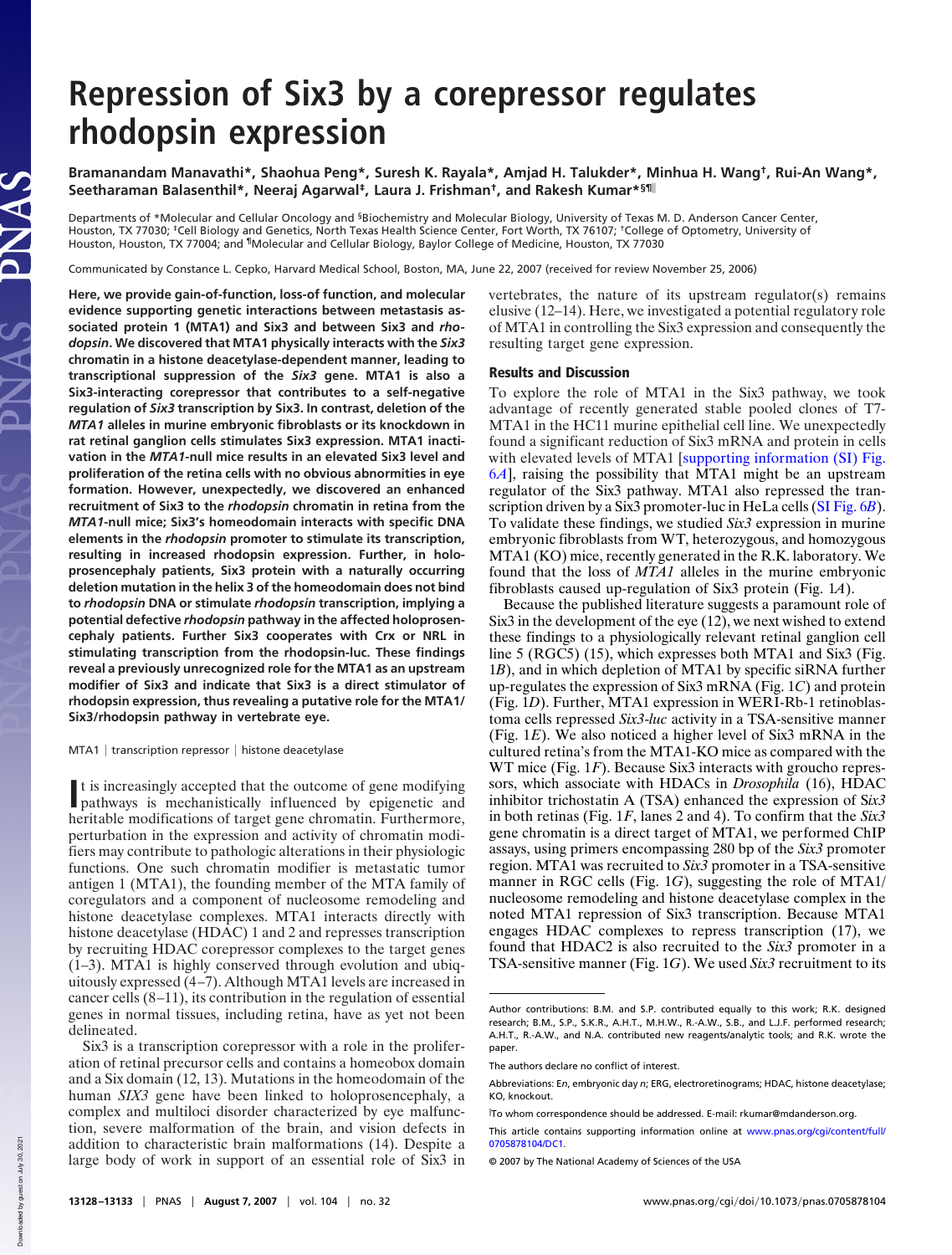

**Fig. 1.** MTA1 regulates Six3 expression. (*A*) Western blot analysis of Six3, MTA1, and actin in the murine embryonic fibroblasts from the MTA1-KO mice. (*B*) Status of MTA1 and Six3 in the nuclear (NE) and cytoplasmic (CE) fractions from RGC5 cells. Paxillin and PARP were used to demonstrate the purity of CE and NE fractions. (*C*) Effect of MTA1 siRNA on the levels of Six3 protein in RGC5 cells by qPCR. (*D*) Effect of MTA1 siRNA on the levels of Six3 protein in the RGC5 cells. (*E*) Effect of TSA (100 ng/ml) and MTA1 expression on Six3 luc activity in the WERI-Rb-1 cells. (*F*) RT-PCR analysis of Six3 mRNA in retina's of MTA1-KO and WT mice. (*G*) ChIP analysis showing recruitment of Six3, MTA1, and HDAC2 onto the *Six3* promoter in RGC5 cells. (*H*) Double ChIP analysis of Six3/HDAC2 or MTA1/HDAC2 complex onto *Six3* promoter in RGC5 cells. (*I*) MTA1 ChIP analysis onto *Six3* promoter in the retina's of WT mice but not in KO mice. (*J*–*L*) Association of endogenous Six3 with MTA1 (*J*) and HDAC2 in RGC5 cells (*K*) and in retinas of the WT mice (*L*).

own promoter as a positive control. These findings identify MTA1 as a new upstream regulator of *Six3* transcription factor.

To demonstrate the physical interaction of the MTA1/ nucleosome remodeling and histone deacetylase complex with the *Six3* chromatin, we performed a double ChIP in the RGC5 cells; the initial ChIP was done with anti-MTA1 Ab to immunoprecipitate the MTA1-bound DNA sequences, and the second ChIP was done with the anti-HDAC2 Ab. We found simultaneous coassociation of MTA1 and HDAC2 with the *Six3* chromatin and its derecruitment by TSA (Fig. 1*H*). Interestingly, MTA1 recruitment to the *Six3* promoter was 3–5 times more robust than that of Six3-recruitment to its own promoter (Fig. 1*H*; compare lane 5 with lane 3). MTA1 was bound to the *Six3* promoter in the retina from the WT but not KO mice (Fig. 1*I*). These findings suggested that MTA1 represses *Six3* expression in an HDAC-dependent manner in retinal cells, providing an explanation for the repression of Six3 expression at the molecular level.

Because Six3 autorepresses its own expression by a consensus ATTA core motif in its promoter (18), and because this interaction involves MTA1/HDAC (this study), we hypothesized that MTA1 might also contribute to the corepressor activity of Six3. We showed that between the Flag-Six3 and endogenous MTA1 (SI Fig. 7), between the endogenous MTA1 and Six3 (Fig. 1*J*) and between Six3 and HDAC2 (Fig. 1*K*) in the RGC5 cells. Endogenous Six3 also associates with MTA1 and HDAC2 in the retina of the WT mice (Fig. 1*L*). Recombinant MTA1 interacts with amino acids 184–333 of Six3, whereas HDAC2 interacts with the amino acids 120–333 of Six3 (SI Fig. 8). In brief, MTA1 interacts with Six3 *in vitro* and in physiologic settings.

To test whether the MTA1/Six3 complex participates in the recruitment of Six3 to *Six3* gene chromatin, we silenced MTA1 in the RGC5 cells and found a reduced association of Six3 with the *Six3* promoter as compared with control siRNA treated cells (Fig. 2*A*). These results suggested an inherent role of MTA1/Six3 interaction and of MTA1 status in influencing the ability of Six3 to interact with its promoter. To demonstrate a direct or indirect binding of MTA1 to the *Six3* promoter, we used the Six3-binding

ATTA core-motif sequence in EMSA. We found that recombinant Six3 but not MTA1 binds to the DNA, whereas inclusion of Six3 antibody resulted in the partial loss of Six3/DNA complex



**Fig. 2.** Six3 associates with MTA1 in retinal ganglion cells. (*A*) ChIP, showing Six3 derecruitment from its own promoter in RGC5 cells under MTA1 silencing. (*B*) EMSA, showing Six3 binding to a synthetic oligo containing ATTA core (lane 3) and a shift with Six3 antibody (lane 4, bracket) and higher-molecularweight complexes with MTA1 and Six3 (lane 5). Higher protein/DNA complexes are seen in the presence of Six3, MTA1, and Six3 Ab (lane 6). Lane 7 shows no interaction of MTA1 with ATTA DNA oligo.

Downloaded by guest on July 30, 2021

Down

loaded by guest on July 30, 2021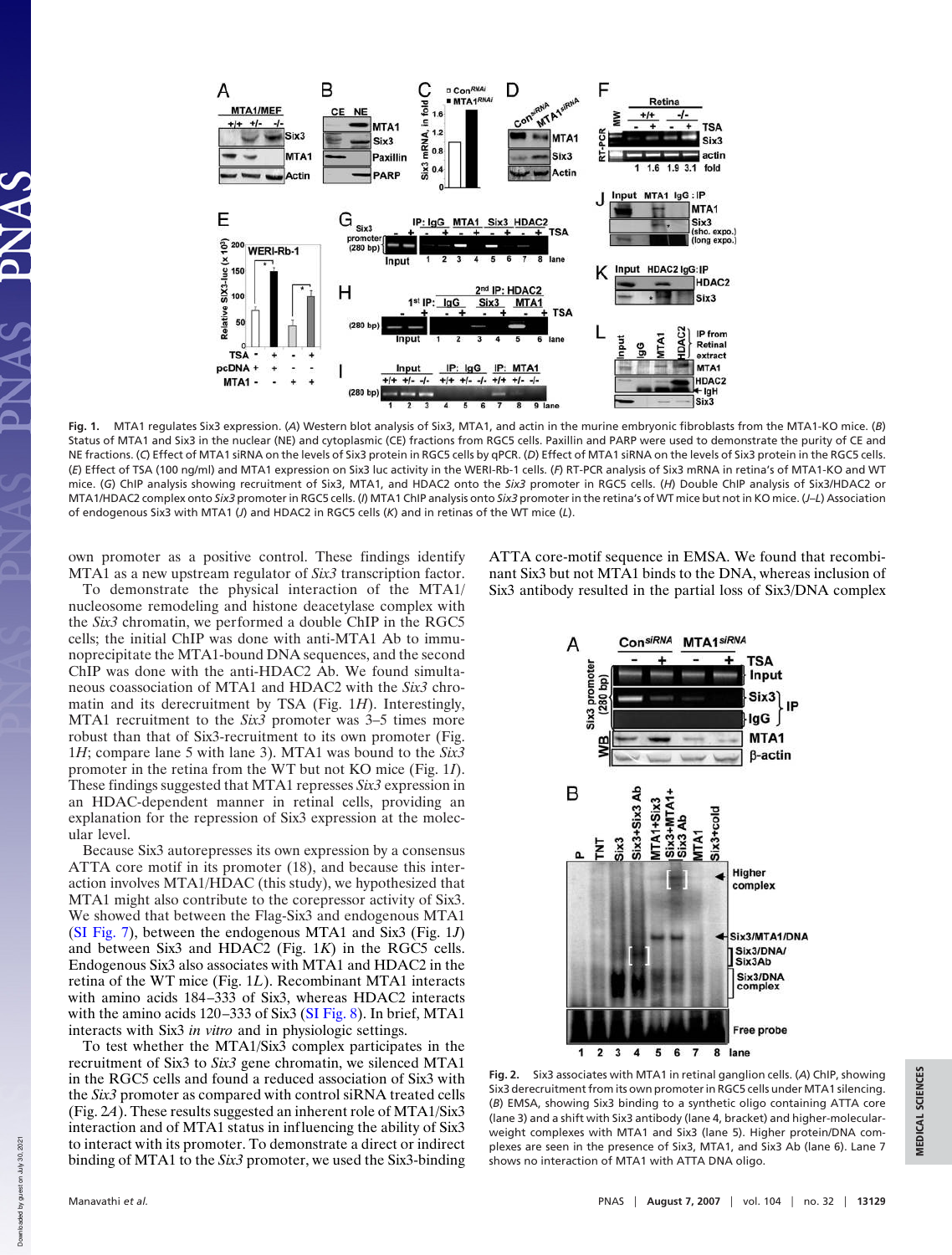with a faint shifted complex (Fig. 2*B*, lane 3). Interestingly, coincubation of MTA1 enabled the formation of higher Six3/ MTA1/DNA complexes (Fig. 2*B*; compare lanes 3 and 7 with lane 5). These observations suggested that MTA1/Six3 interaction facilitates the binding of Six3 to the core DNA motif, which in turn may lead to the repression of *Six3* transcription.

Because Six3 plays an important role in eye development (12), we next determined the expression characteristics of MTA1 and the status of Six3 in the murine eye from the WT and *MTA1*-KO mice. We found that MTA1 is expressed in lens epithelial cells, retina at embryonic day (E)14.5 and E17.5, and maintained in the fully differentiated eye and is located in cells of the inner nuclear layer and in scattered retinal ganglion cells in the adult WT eye (Fig. 3 *A* and *B*). As expected, there was no detectable expression of MTA1 in eyes from the MTA1-KO mice, as expected (Fig. 3 *A* and *B*). MTA1 is also expressed in the cells of the inner nuclear layer and ganglion cell layer in the adult human retina (SI Fig. 9).

Next, we determined the effect of genetic ablation of MTA1 on the expression pattern and levels of Six3 in embryonic and adult eye (Fig. 3 *A* and *B*). We discovered that Six3 colocalizes with the MTA1 during the early E14.5 stage in WT eye, gradually reduces in the E17.5 stage eye, and continues to be expressed in the adult retina (Fig. 3 *A* and *B*, green). In contrast, the levels of Six3 were distinctly up-regulated in both embryonic and adult eyes from the *MTA1*-null mice: during embryonic stages the Six3 expression was present in the whole retina area from the MTA1-KO mice as compared with the limited Six3 expression in the inner area of the WT mice. There was a modest but statistically significant increased proliferation of BrdU-positive cells in E14.5 retina from the KO mice as compared with the WT eyes (SI Fig. 10). In adult mice, the Six3 expression strikingly localized in the outer nuclear layer and was also present in cells in the ganglion cell layer (Fig. 3*B*). Consistent with the above findings, we found an increased expression of Six3 mRNA and Six3 protein in retina from the MTA1-KO mice as evaluated by RT-PCR, quantitative RT-PCR, northern hybridization, and Western blot analysis (Fig. 3 *C*–*G*). Increased Six3 in the retina from MTA1-KO mice was also confirmed by increased ability of retina lysate to form specific Six3/DNA (ATTA core) complex in EMSA (Fig. 3*H*).

Because there were no obvious abnormalities in the eyes of the MTA1-KO mice (SI Fig. 11), we next compared the expression of a series of cell type-specific markers in the eyes from the WT and KO mice. There was no significant change in the expression characteristics of MAP2, calretinin, calbindin, peripherin-2, GFAP, beta-tubulin-3 (data not shown), anti-cone arrestin, and S and M opsins (SI Fig. 12). However, we discovered increased rhodopsin fluorescence intensity in the outer retinal layer from the MTA1-KO mice as compared with the eyes from age-matched WT mice (Fig. 4*A*), raising the exciting possibility of a previously unknown relationship between an increased Six3 level and rhodopsin expression. To confirm this hypothesis, we next determined the levels of rhodopsin mRNA and protein in the retina from the WT and MTA1-KO mice. We discovered that retina from the MTA1-KO mice contained increased level of rhodopsin mRNA 3.5 kb transcript (Fig. 4*B*) as well as of rhodopsin protein (Fig. 4*C*). Because retina from the MTA1-KO mice also contained an increased level of Six3, and because Six3 could activate or repress the target genes (19, 20), we next explored a coactivator role of Six3 on rhodopsin expression. To directly evaluate this hypothesis, we determined the effect of Six3 or MTA1 on bovine *rhodopsin* proximal promoter  $[-130$  to  $+70$  bp, bRho130-luc (21)]. More importantly, a careful analysis of *rhodopsin* promoter discovered the presence of a core ATTA site  $(-103$  to  $-106$  bp). Results from transient transfection studies in CV1 and 293T cells indicated that Six3 but not MTA1 is a potent activator of *rhodopsin*-driven transcription (Fig. 4*D*), revealing a coactivator function of Six3 upon rhodopsin expression.



**Fig. 3.** Six3 expression is up-regulated in retinas from the MTA1-null mice. (*A*) MTA1 and Six3 IF staining in WT and MTA1-KO mice retinas at different developmental stages. (Scale bar, 100 μm.) (*B*) Expression of MTA1, rhodopsin, Six3 in retina from WT and MTA1-KO mice. os, outer segment; onl, outer nuclear layer; inl, inner nuclear layer; gcl, ganglion cell layer. (Scale bar, 20 m.) (*C*) MTA1 level in retinas from the adult WT and MTA1-KO mice. (*D*–*G*) RT-PCR (D), quantitative PCR (E), Northern blot (~2.3-kb mRNA) (F), and Western blot (*G*) analyses of Six3 expression in retinas from the adult WT and MTA1-KO mice. (*H*) EMSAs show Six3 binding to oligo containing ATTA core, using retinal lysates from the WT and MTA1-KO mice. P, probe alone; FP, free probe.

To establish that *rhodopsin* gene chromatin is a direct target of Six3 in retina, we next examined the recruitment of Six3 to the proximal *rhodopsin* promoter encompassing  $-180$  to  $+10$  bp from the transcription initiation site. We found that Six3 is recruited to the *rhodopsin* promoter in retinas from the MTA1-KO mice over a readily detectable level of Six3 recruitment in the retina from the WT mice (Fig. 4*E*). These findings suggest that, in principle, Six3 can bind to the *rhodopsin* gene chromatin *in vivo* and may be responsible for the noted upregulation of rhodopsin in the *MTA1*-null mice.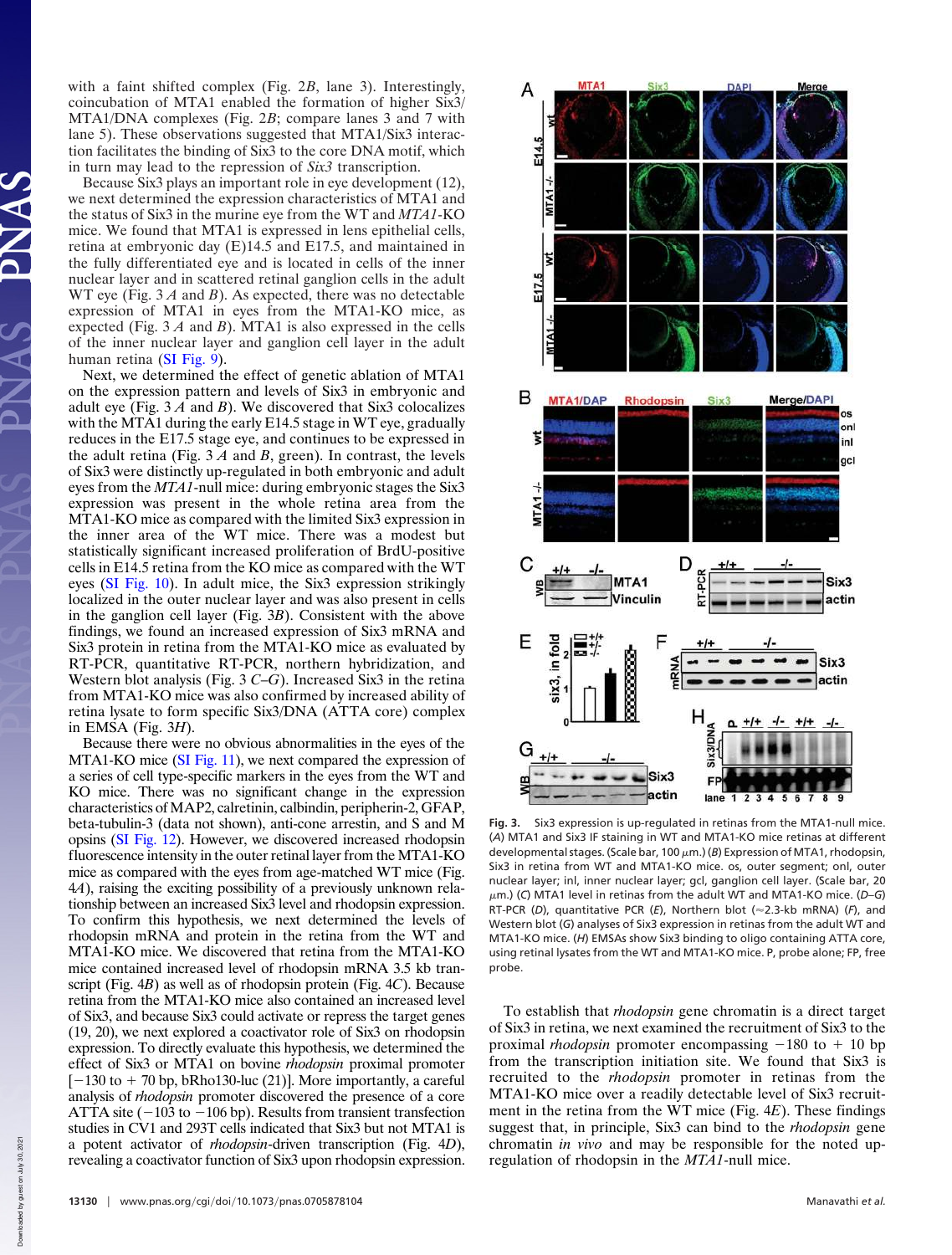

**Fig. 4.** Six3 regulation of rhodopsin expression. (*A*) Rhodopsin IF in retinas from adult WT and MTA1-KO mice. (*Inset*) Shown are enlargements of stained rhodopsin region. (*Right*) Quantification of fluorescence density. (*B*) Northern blot analysis of rhodopsin mRNA (3.5 kb) in retinas from adult WT and MTA1-KO mice. (*C*) Six3 protein in retinas from adult WT and MTA1-KO mice. (*D*) Effect of Six3 on the bRho-130 promoter-luc activity in the CV-1 and 293T cells. (*E*) ChIP of Six3 recruitment onto indicated regions of the murine rhodopsin promoter, using retinas from adult old MTA1-WT (+/+), -heterozygous  $(+/-)$ , and -homozygous  $(-/-)$  mice.

To determine whether there was an effect of increased rhodopsin expression on visual function, we next compared the dark-adapted electroretinograms (ERG) of littermate WT and MTA1-KO mice at 2.5 month of age. ERGs were measured in response to brief flashes over a range of increasing stimulus energies. For the high energy stimuli (e.g., 3.0 log sc td s at the top; SI Fig. 13), the ERG consisted of a negative going a-wave, reflecting the mass response of the rod photoreceptors, followed by a positive going b-wave, primarily reflecting rod bipolar cell function. The responses were very similar in wave form and time course for WT and MTA1-KO mice, with responses in the KO at least as large (SI Fig. 14) as responses in the WT. ERGs of WT and KO animals were similar over the entire range of stimulus energies, with the smallest measurable responses at the bottom of the plot (note different amplitude calibration), the negativegoing scotopic threshold responses from inner retina, occurring around  $-5.4$  log sc td in both groups. The plots in SI Fig. 14 show amplitudes of a- and b-waves measured at fixed times after the brief flash near the peaks of the a- and b-waves for seven KO and five littermate WT mice. The a-wave amplitudes were slightly larger in the KO animals, but results for the two groups were not significantly different.

Although there was increased rhodopsin in the MTA1-KO mice, ERGs were not significantly larger or more sensitive than in WT littermates. This may be because the increase in rod opsin was not accompanied by an increase in the chromophore, 11-cis retinal. A study of mice in which the rod opsin was overexpressed found that the 11-*cis* retinal rose only by  $\approx 30\%$  when the quantity of opsin doubled (22). Even in normal mice, only limited supplies of retinoid in excess of the bound chromophore, enough for an additional 25–30% are available (23). This means that photoisomerization rates could hardly increase, limiting potential changes in sensitivity and amplitude of the ERG. Because there was no such loss of photoreceptors in the MTA1-KO mice as oppose to the previous study, our findings point to important inherent regulatory differences between the forced overexpression of exogenous opsin complementary DNA versus natural increase in the levels of opsin expression because of transcription stimulation of *opsin* promoter chromatin by the currently discovered endogenous regulatory pathway, i.e., MTA1-Six3.

Because the *rhodopsin* promoter region that interacted with Six3 contained a core ATTA consensus motif  $(ATTA, -103$  to  $-106$ ), two ATTA like sequences (GTTA,  $-97$  to  $-100$ ; ATGA,  $-91$  to  $-94$ ), we next wished to identify the Six3-interacting DNA sequences in the *rhodopsin* promoter (SI Fig. 15). We designed an oligonucleotide encompassing 26 bp  $(-90 \text{ to } -112)$ of the *rhodopsin* promoter and performed EMSA, using recombinant Six3 generated by an *in vitro* translation reaction (either <sup>32</sup>P-labeled or unlabeled Six3 protein). We found that Six3 forms a specific complex with the rhodopsin DNA, which could be effectively competed by the cold oligo probe and also supershifted by a specific anti-Six3 antibody (Fig. 5*A*), suggesting that Six3 could directly bind to the rhodopsin DNA sequence. Similarly, nuclear extracts from the RGC5 cells (SI Fig. 16*A*) or recombinant Six3 but not Pax5 (SI Fig. 16*B*) also formed a specific Six3-DNA complex. To determine the specificity of the Six3-interacting DNA sequence, we first mutated the core ATTA sequence to AGCA in the oligo probe and found no major inhibitory effect on Six3 binding (SI Fig. 17, lanes 4–6). Next, we generated six additional oligo probes with mutations in the ATTA and ATTA-like motifs (ATTA, GTTA, or ATGA to GCGC alone or combinations) (SI Figs. 15 and 17), and incubated with the recombinant Six3 in EMSA. This analysis identified both ATTA and ATTA-like motifs as Six3-interacting motif in the rhodopsin promoter, as the oligo probe containing substitution of ATTA or GTTA or ATGA with GCGC failed to form complex with Six3 protein (SI Fig. 17, lanes 13–15).

To demonstrate the functionality of the Six3-binding DNA sequence in the rhodopsin, we showed that a corresponding mutation in the bRho130-luc reporter abolishes the ability of Six3 to stimulate transcription of the reporter (Fig. 5*B*). Having identified the Six3-interacting DNA sequence in the *rhodopsin* proximal promoter, we next assayed the DNA-binding activity of the nuclear extracts from retinas from the WT and MTA1-KO mice. We found an increased level of Six3/rhodopsin DNA complex by the nuclear extracts from MTA1-KO retinas (Fig. 5*C*, lanes 4–9; compare with lanes 2 and 3). The identity of the Six3 in the DNA complex was established by showing the lack of binding to the Six3 mutant MT4 probe (Fig. 5*C*, lanes 10–12). EMSA analysis using retinal nuclear extracts, immunodepleted of Six3 by Six3 Ab or rabbit IgG, also resulted in a significant loss of Six3 binding to rhodopsin DNA oligo (SI Fig. 18). These results are consistent with an increased expression of Six3, with ability to bind to *rhodopsin* promoter, in the retina from the MTA1-KO mice.

Because mutations in the homeodomain of the human *SIX3* gene has been linked to holoprosencephaly, a complex and multiloci disorder characterized by eye malfunction in addition to characteristic brain malformations (14), and because of our data showing rhodopsin expression is under the control of Six3, these observations raised an exciting possibility of a defective Six3/*rhodopsin* interaction and resulting vision defects in holoprosencephaly patients. We next determined the influence of the four naturally occurring *Six3* mutations on the protein's ability to bind to and stimulate the *rhodopsin* promoter. Surprisingly, we discovered that the deletion of 9-bp (Six3, nucleotides 694–702, AACCCCAGC), which results in the loss of asparagine, proline, and serine at the boarder and beginning of the helix 3 in the homeodomain results in a distinct suppression of Six3-binding to

Downloaded by guest on July 30, 2021

Down

loaded by guest on July 30,

2021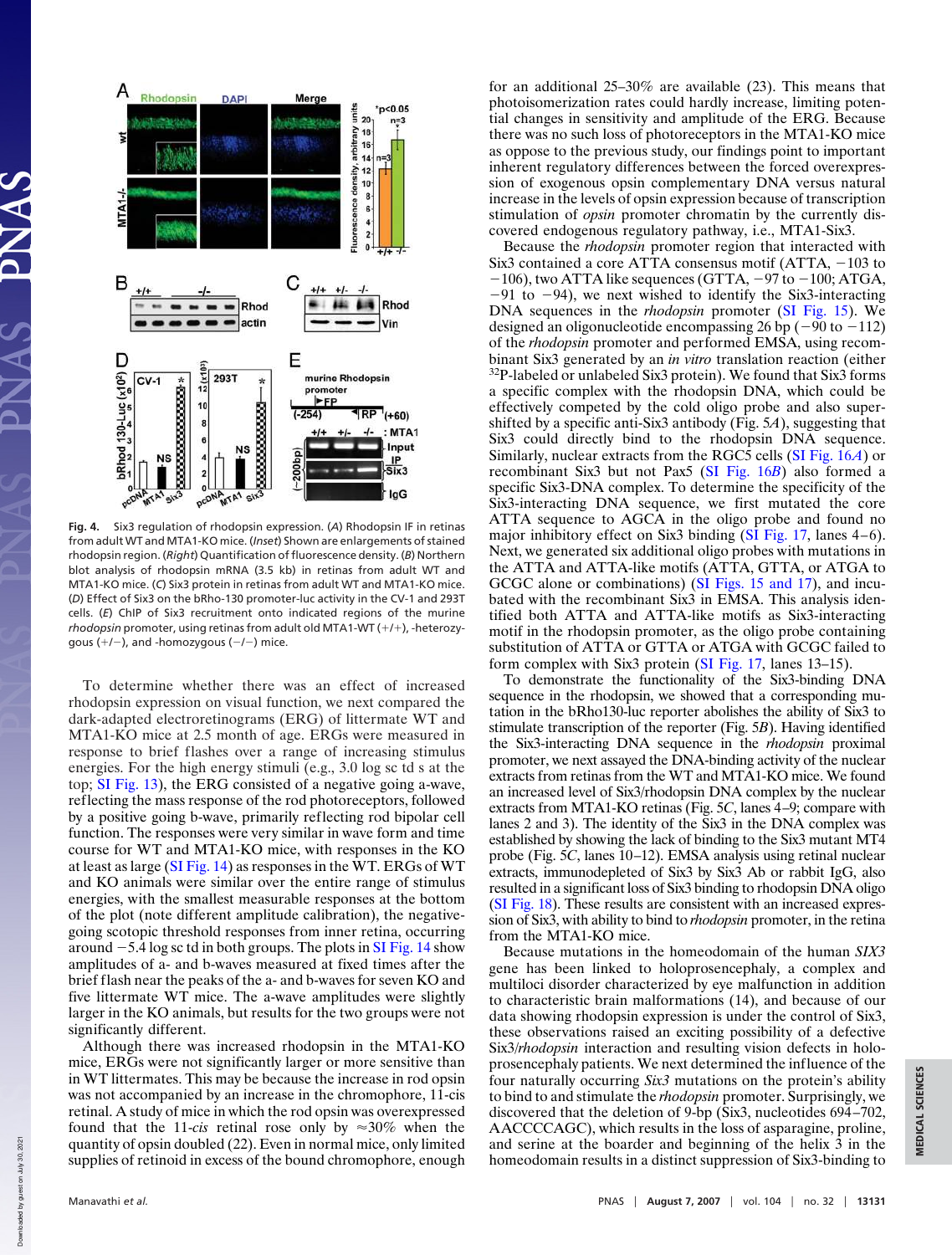

**Fig. 5.** Rhodopsin is a direct transcriptional target of Six3. (*A*) EMSA showing specific binding of *in vitro* translated Six3 (lane 2) and a band shift in the presence of Six3 antibody (lane 3) to oligo-containing ATTA core of rhodopsin promoter. P, probe alone; FP, free probe. (*B*) Effect of Six3 on the WT or mutated-rhodopsin luc activity in 293T cells. (*C*) EMSA analysis showing Six3 binding onto the WT rhodopsin oligo probe, using the nuclear extracts from the WT and MTA1-KO mice retina. Lack of binding with mutant rhodopsin MT4 oligo (lanes 10 –12). (*D*) Effect of naturally occurring *Six3* mutations on Six3's binding ability to the rhodopsin oligo by EMSA. (*E*) Effect of naturally occurring *Six3* mutations on rhodopsin-luc activity in 293T cells. (*F*) Cooperative coactivator activity of Six3 with NRL or CRX1 in stimulating rhodospin-luc activity in 293T cells. Increasing amounts of either Six3 or CRX1 or NRL (0.25  $\mu$ g, 0.5  $\mu$ g, 1  $\mu$ g) were transfected in lanes 2–10; increasing amounts of CRX1 or NRL (0.25 µg, 0.5 µg, 1 µg) and 0.5 µg of Six3 were transfected in lanes 11-16; and 0.5 µg of Six3, NRL, and Crx1 were transfected in lane 17. (*G*) A working model summarizes thatMTA1 is a negative regulator of *Six3* transcription, whereas Six3 is a positive regulator of*rhodopsin* transcription.

*rhodopsin* promoter (Fig. 5*D*, lane 6). However, there were no significant inhibitory effects of the three natural missense mutations (*L226V*, *R257P*, and *V250A*) on the ability of Six3 to bind to the *rhodopsin* promoter. Because all of the three tested missense Six3 mutants behaved in a similar manner in EMSA, we next examined the effect of most effective Six3. $\Delta$ NPS mutant for its ability to induce rhodopsin luciferase as compared with the wild Six3. In this assay, we used Six3.L226V as an additional negative control. Surprisingly, we found that NPS-deletion mutant of Six3 was unable to stimulate rhodopsin luciferase activity (Fig. 5*E*), and thus consistent with the observed reduced binding in the EMSA assay (Fig. 5*E*, lane 6). These results suggested that naturally occurring NPS-deletion mutation impair the ability of Six3 to stimulate rhodopsin transcription.

Because we now recognized unusual coactivator functions of Six3 upon rhodopsin transcription, we next investigated whether Six3 cooperates with previously characterized coactivators of rhodopsin promoter, such as NRL (24) and CRX1 (25). We found that Six3 is as effective as NRL or CRX1 in inducing transcription from the rhod-promoter reporter (Fig. 5*F*, compare lanes 2–4 with lanes 5–10). Interestingly, we found that coexpression of Six3 and NRL or CRX1 further enhances rhodopsin-luc activity compared with the levels achieved by individual coregulators (Fig. 5*F*, lanes 11–16), whereas combined expression of all three proteins was accompanied by a significant stimulation of rhodopsin transcription as compared with coexpression of two proteins (Fig. 5*F*, lane 17). Such a transcriptional cooperatively may occur through protein–protein interactions and may result from efficient DNA binding. Because both NRL and CRX1 are widely mutated in the human retinal degeneration, and because Six3, a newly recognized coactivator of rhodopsin, also cooperates with NRL or CRX1, these findings raise

possibility of the potential mutations of Six3 and perhaps MTA1, in retinal degeneration diseases. Overall, these observations imply that naturally occurring deletion mutation in the homeodomain of the Six3 in holoprosencephaly patients and perhaps in other human retinal disorders. In summary, findings presented here reveal an unrecognized role for MTA1 as an upstream modifier of Six3, a direct stimulator of rhodopsin expression (Fig. 5*G*). Thus, our work has revealed a potential regulatory role of MTA1/Six3/rhodopsin pathway in affecting rhodopsin expression in vertebrate eye. Future studies are warranted to reveal the significance of these molecular interactions in the physiology of eye in relevant model systems with varied genetic background.

## Methods

Cell Lines. HEK293T, HeLa and CV1 cells were purchased from American Type Culture Collection (ATCC, Manassas, VA), and RGC5 (15) was maintained in DMEM and F12 medium (1:1) supplemented with 10% FCS.

EMSAs. Six3 binding to either synthetic ologo's contain ATTA sequence, or WT or mutant rhodopsin promoter oligo (26 nulceotide) using EMSA were done as described in ref. 18.

ChIP, Reporter, and Biochemical Assays. Chromatin immunoprecipitation assays were done by using either Six3 Ab, MTA1 Ab, or HDAC2 Ab, as described in ref. 2. The primers used for ChIP are listed in SI Fig. 19. Six3-luc or bovine rhodopsin-luc assays were performed. Western blot analyses, immunoprecipitation, and GST-pulldown assays were performed as described in ref. 2.

**Mice.** MTA $1^{-/-}$  mice were crossed in C57/BL6 and 129sv mixed background.